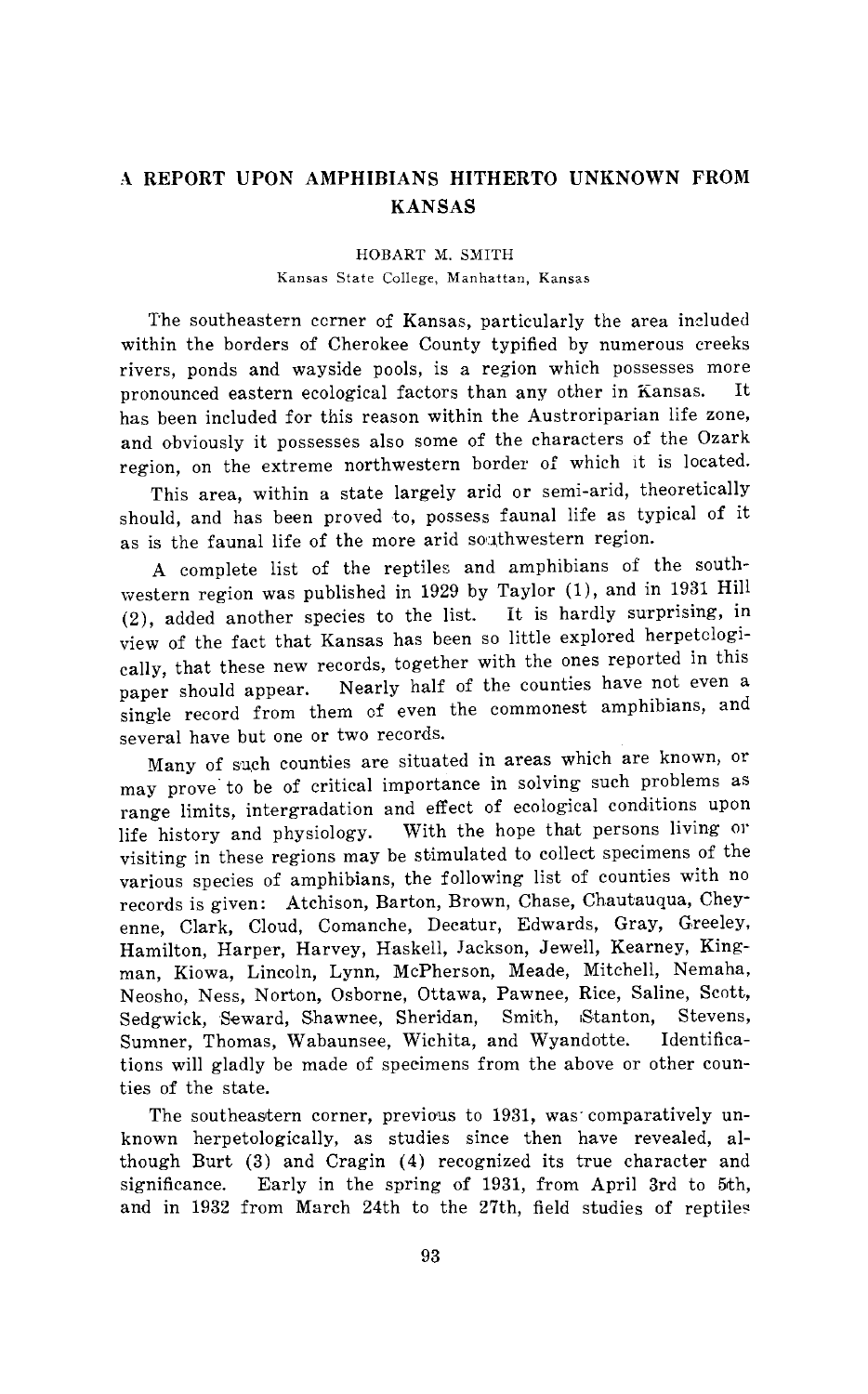and amphibians of Cherokee County were made by the various mem-<br>bers of the two expeditions. As a result, four amphibians hitherto As a result, four amphibians hitherto **unknown from the state were four Typhlotriton spelaeus Stejne**ger, Eurycea melanopleura Cope, Rana clamitans Latrielle and Rana **palustris Le Conte. All were collected at various localities about three to five miles north of Baxter Springs near Spring River.** 

**1. Typhlotriton spelaeus Stejneger. About 60 speciments of the "Veil-eyed" or "Blind" salamander, all larvae, were secured in the two years. Almost all were taken from two pools fed from the**  bottom by springs, and isolated in position by about 1000 feet. Pool **number 1 was about 14-15 feet in diameter, perhaps about two feet deep, thickly congested with algae and other water plants, and situated in a comparatively clear area in a moderately heavily wooded, hilly region.** 

**Considerable numbers of the larvae were collected by removing to the grassy margin of the pool quantities of the loose, fine silt at the bottom, together with the entangled mass of roots and leaves. The larvae could be found by searching through the mud, or by awaiting the appearance of their wriggling bodies as they attempted to escape into the water. After clearing the pool of debris, dip nets were used to obtain more specimens, and the remainder were secured after the pool had settled and it was possible to observe the larvae**  No specimens were found in the stream fed by the pool.

**Pool number 2 was much like the first, except that it was less choked with plant matter, slightly smaller in diameter, deeper, and**  Investigations here made it very obvious **that most of the larvae were in the deepest, coolest place possible,**  Some individuals were found in the **stream fed by the pool, but within 25 feet of the same, and in small**  It was found that, by removing the boards and rocks from the bottom where the spring entered, and subsequently dipping with **a net, considerable numbers of the larvae could be collected.** 

**If adults were present in any numbers, they most certainly would have been found in the thorough search which was made of the pools and the immediate adjacent areas. It is possible, however, that each of these pools have underground chambers in which the adults live, the larvae remaining for the most part above ground. In regions from which this species has previously been recorded, the adults seem to live entirely in the caves which are near or perhaps connected with the pools and springs in which the larvae are found (Hurter, 5; Noble, 6). However, according to the various residents of the region in question, no caves are to be found in the vicinity.** 

**Structurally, the speciments are typical, except that some of them have very definite, clear eyes which, in preservative, except for size appear much like those of Eurycea melanopleura, in associa-**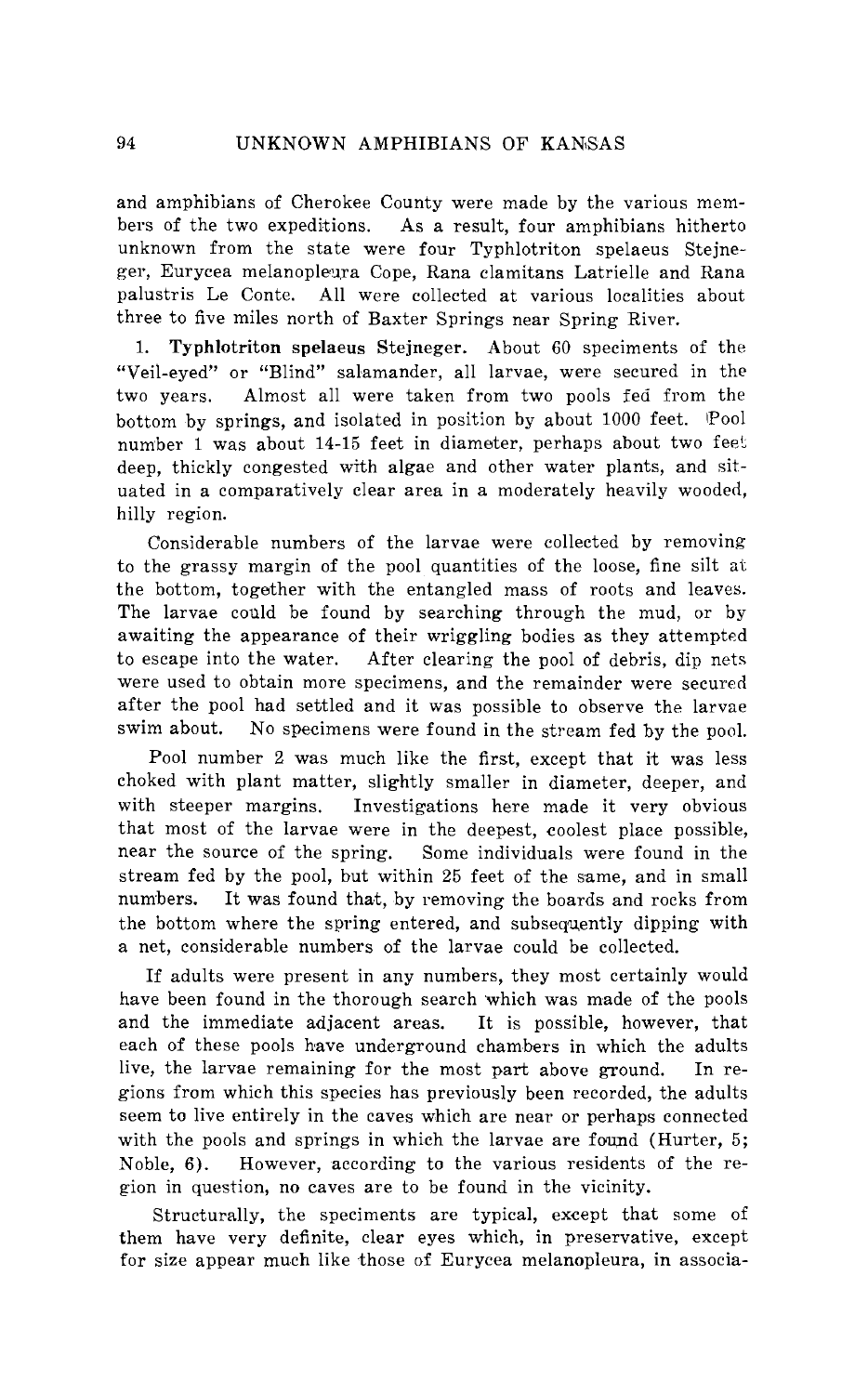**tion with which they are found. The largest specimen measured 80 mm. total length, body 30.5, head 8.5, tail 40.0.** 

**Dunn (7) records this species from Missouri and Arkansas; the Kansas record extends the range not more than 50 miles.** 

**2. Eurycea melanopleura Cope. Thirteen specimens of this salamander, all adnlts, were collected under rocks at the edge of pool number 2 described above.** 

**The largest specimen measured 78.0 mm. total length, head 9.0. body 24.0, tail 45.0. Coloration and other characters apparently are typical.** 

**The discovery of this species in Kansas does not extend the range greatly; other records have been made very near in Missouri and Arkansas by Hurter (5) and Dunn (7).** 

**3. Rana clamitans Latrielle:\_-Specimens of the "Green Frog" were found under as unique conditions as were the salamanders mentioned**  In the region in question there was a large number of aban**doned mining pits, vertically-sided, and some very deep. Several were rather shallow, having caved in or been otherwise partly filled, and rain water had collected there to form permanent pools. It was only in such pools that R. clamitans was found.** 

**A number of larvae were collected in 1931, and 3 adults were secured sitting on the sides of the pools at night in 1932. Although not rare, they were so wary and difficult to collect that only by extreme perseverence were these specimens obtained. During the day none were seen, all probably having hidden themselves among the leaves and other debris of the pools.** 

**One specimen from Miami County in the Kansas University Museum adds another record to the distribution of this frog in Kansas. Its western range limit was previously Missouri, over all of which, according to Hurter (5), it is found in abundance.** 

**4. Rana palustris Le Conte: Two specimens of the "Pickerel Frog", one of them very small, were collected together with Rana pipiens Schreber in the deepest portion of pool number 2 described**  The characters are typically those of R. palustris.

**Hurter (5) records R. palustris from Stone County, Missouri, not more than 100 miles eastward; this record previously represented the western limit of the range.** 

**Thanks are due especially to Dr. Edward H. Taylor of Kansas University, who was largely instrumental in making the trips possible, for aid in the collection and identification of the specimens; and to Dr. E. R. Dunn of Smith College for identification of Typhlotriton and Eurycea; to Mr. C. D. Bunker, Curator of the Kansas University Museum, for his kind offer of the use of the material in the museum;**